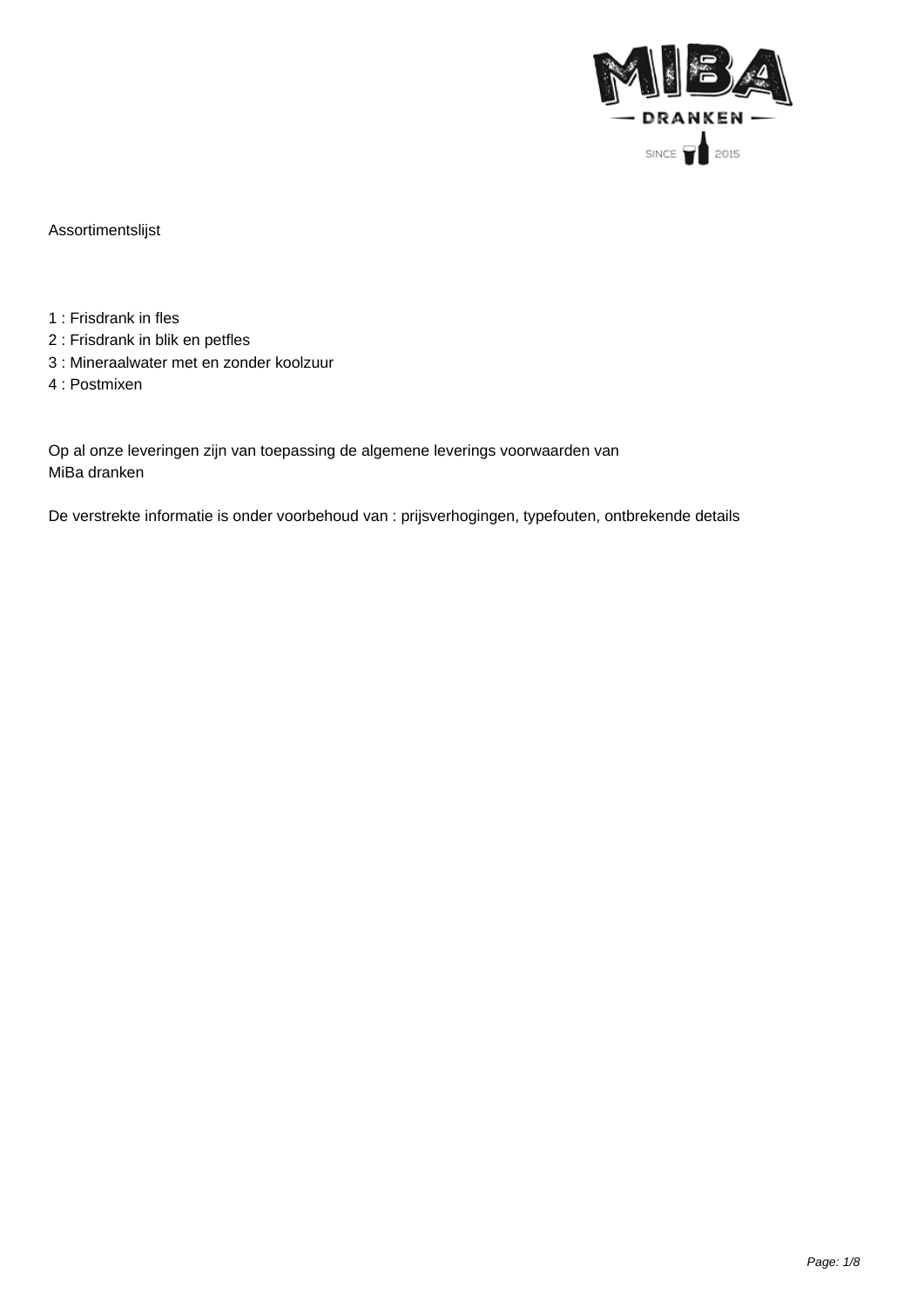

## 1 : Frisdrank in fles

| Art.nr | <b>Omschrijving</b>                     | Alc $\frac{9}{6}$        | <b>BTW</b> | <b>Emballage</b> |
|--------|-----------------------------------------|--------------------------|------------|------------------|
| 1049   | Coca Cola 24/20                         | ۰                        | 9 %        | Euro 5,00        |
| 1096   | Coca Cola 6/100 Glas                    |                          | 9%         | Euro 3,50        |
| 2490   | Coca Cola 12/100 Duits                  |                          | 9%         | Euro 3,30        |
| 1050   | Coca Cola Light 24/20                   | ۰                        | 9%         | Euro 5,00        |
| 2276   | Coca Cola Light 6/100 Glas              | $\overline{\phantom{a}}$ | 9%         | Euro 3,50        |
| 2590   | Coca Cola Light 12/100 Duits            | ٠                        | 9%         | Euro 3,30        |
| 1051   | Coca Cola Zero 24/20                    |                          | 9%         | Euro 5,00        |
| 2801   | Coca Cola Zero 12/100 Duits             |                          | 9%         | Euro 3,30        |
| 2589   | Corvo Jus D Orange 6/100 Glas           | $\overline{\phantom{a}}$ | 9%         | Euro 3,50        |
| 2588   | Corvo Appelsap 6/100 Glas               | ٠                        | 9%         | Euro 3,50        |
| 2277   | Dr. Pepper 6/150 Pet                    |                          | 9%         | Euro 1,50        |
| 2413   | Dubbelfris Appel Perzik 24/20           |                          | 9%         | Euro 3,90        |
| 2414   | Dubbelfris Framboos Cranberry 24/20     |                          | 9%         | Euro 3,90        |
| 1173   | Fanta Cassis 24/20                      |                          | 9%         | Euro 5,00        |
| 2278   | Fanta Cassis 6/150 Pet                  |                          | 9%         | Euro 1,50        |
| 1052   | Fanta Sinas 24/20                       | ٠                        | 9%         | Euro 5,00        |
| 2279   | Fanta Sinas 6/100 Glas                  | $\overline{\phantom{0}}$ | 9%         | Euro 3,50        |
| 2591   | Fanta Sinas 12/100 Duits                |                          | 9%         | Euro 3,30        |
| 2746   | Fever Tree Indian Tonic 24/20 o.w.      | ٠                        | 9%         |                  |
| 2745   | Fever Tree Elderflower Tonic 24/20 o.w. |                          | 9%         |                  |
| 2280   | Hero Cassis 24/20                       | $\overline{\phantom{a}}$ | 9%         | Euro 5,00        |
| 2281   | Hero Cassis Light 6/125 Pet             |                          | 9%         | Euro 1,50        |
| 2282   | Hero Cassis 6/125 Pet                   | $\overline{\phantom{a}}$ | 9 %        | Euro 1,50        |
| 2283   | Hero Cerise 6/125 Pet                   |                          | 9%         | Euro 1,50        |
| 2284   | Hero Appelsap 24/20                     |                          | 9%         | Euro 5,00        |
| 2285   | Hero Jus D Orange 24/20                 |                          | 9%         | Euro 5,00        |
| 2290   | Hero Tomaat Gekruid 24/20               |                          | 9%         | Euro 5,00        |
| 2044   | Finley Bitter Lemon 24/20               |                          | 9%         | Euro 5,00        |
| 2043   | Finley Tonic 24/20                      | ۰                        | 9%         | Euro 5,00        |
| 1167   | Lipton Ice Tea 12/110                   |                          | 9%         | Euro 5,00        |
| 1034   | Lipton Ice Tea 28/20                    |                          | 9 %        | Euro 5,00        |
| 1176   | Lipton Ice Tea Green 28/20              |                          | 9%         | Euro 5,00        |
| 2447   | Looza Orange 6/100                      |                          | 9%         | Euro 3,50        |
| 2448   | Looza Appel 6/100                       |                          | 9%         | Euro 3,50        |
| 2449   | Looza Tomaat 6/100                      |                          | 9%         | Euro 3,50        |
| 2450   | Looza Aardbei 24/20                     |                          | 9%         | Euro 5,00        |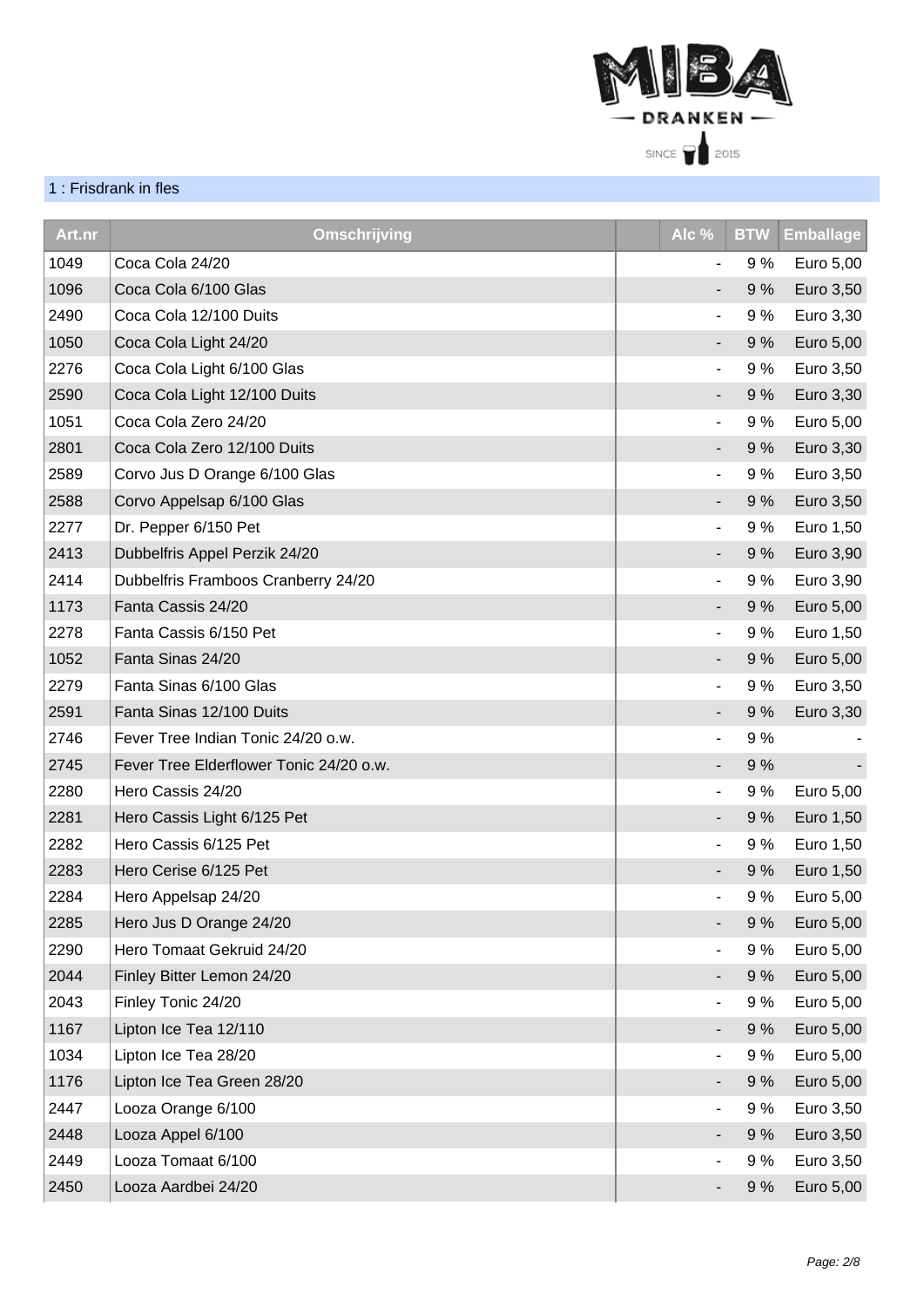

| 2451 | Looza Ace 24/20                |    | 9%  | Euro 5,00 |
|------|--------------------------------|----|-----|-----------|
| 2452 | Looza Appel 24/20              |    | 9%  | Euro 5,00 |
| 2453 | Looza Banaan 24/20             |    | 9%  | Euro 5,00 |
| 2454 | Looza Appel Kers 24/20         |    | 9%  | Euro 5,00 |
| 2455 | Looza Mango 24/20              |    | 9%  | Euro 5,00 |
| 2456 | Looza Meloen 24/20             |    | 9%  | Euro 5,00 |
| 2457 | Looza Peer 24/20               |    | 9%  | Euro 5,00 |
| 2458 | Looza Perzik 24/20             |    | 9%  | Euro 5,00 |
| 2459 | Looza Orange 24/20             |    | 9%  | Euro 5,00 |
| 2460 | Looza Tomaat 24/20             |    | 9%  | Euro 5,00 |
| 2462 | Looza Red Ace 24/20            |    | 9%  | Euro 5,00 |
| 2325 | Minute Maid Tomaat 24/20       |    | 9%  | Euro 5,00 |
| 2041 | Minute Maid Appelsap 24/20     | ۰  | 9%  | Euro 5,00 |
| 2042 | Minute Maid Jus D Orange 24/20 |    | 9%  | Euro 5,00 |
| 1043 | Nutricia Chocomel 24/20        |    | 9 % | Euro 3,90 |
| 1044 | <b>Fristi 24/20</b>            |    | 9%  | Euro 3,90 |
| 2943 | Fuze Tea Green 24/20           |    | 9 % | Euro 5,00 |
| 2913 | Fuze Tea Sparkling Lemon 24/20 |    | 9%  | Euro 5,00 |
| 2288 | Orangina 24/25                 | Ξ. | 9%  | Euro 5,00 |
| 1168 | Pepsi Cola 12/110              |    | 9%  | Euro 5,00 |
| 2289 | Pepsi Cola 28/20               |    | 9%  | Euro 5,00 |
| 2291 | Pepsi Cola 6/150 Tray          |    | 9%  | Euro 1,50 |
| 1169 | Pepsi Cola Max 12/110          |    | 9%  | Euro 5,00 |
| 2293 | Pepsi Cola Max 28/20           |    | 9%  | Euro 5,00 |
| 2294 | Pepsi Max 6/150 Tray           |    | 9%  | Euro 1,50 |
| 2295 | Red Bull 24/25 Fles            |    | 9%  |           |
| 2297 | Rivella Blauw 12/110           |    | 9%  | Euro 5,00 |
| 2298 | Rivella Blauw 28/20            |    | 9%  | Euro 5,00 |
| 2299 | Royal Club Bitter Lemon 12/110 |    | 9 % | Euro 5,00 |
| 2300 | Royal Club Bitter Lemon 28/20  |    | 9%  | Euro 5,00 |
| 2301 | Royal Club Cassis 12/110       | ۰  | 9%  | Euro 5,00 |
| 2302 | Royal Club Tonic 12/110        |    | 9%  | Euro 5,00 |
| 2303 | Royal Club Tonic 28/20         |    | 9 % | Euro 5,00 |
| 2310 | Seven Up 12/110                |    | 9%  | Euro 5,00 |
| 2311 | Seven Up 28/20                 |    | 9 % | Euro 5,00 |
| 2312 | Seven Up 6/150 Tray            |    | 9%  | Euro 1,50 |
| 2313 | Seven Up Free 6/150 Pet        |    | 9%  | Euro 1,50 |
| 2314 | Sisi Sinas 12/110              |    | 9%  | Euro 5,00 |
| 2315 | Sisi Sinas 28/20               |    | 9%  | Euro 5,00 |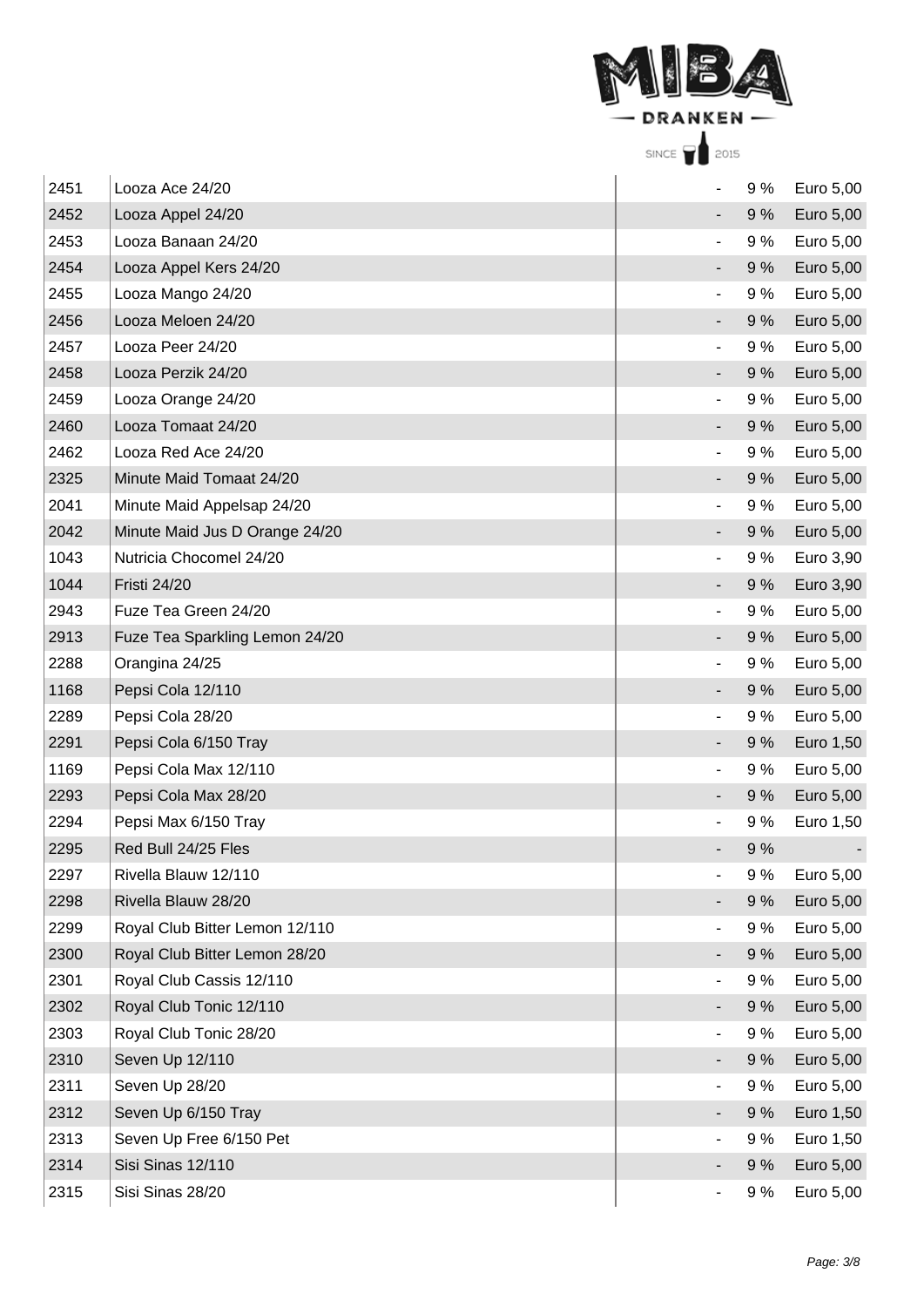

| 2595 | Sprite 12/100 Duits            |  | $-9\%$ Euro 3,30 |
|------|--------------------------------|--|------------------|
| 1053 | Sprite 24/20                   |  | $-9\%$ Euro 5.00 |
| 2528 | Tonissteiner Zitrone Fit 20/25 |  | $-9\%$ Euro 4.50 |
| 2486 | Tonissteiner Multivrucht 20/25 |  | $-9\%$ Euro 4.50 |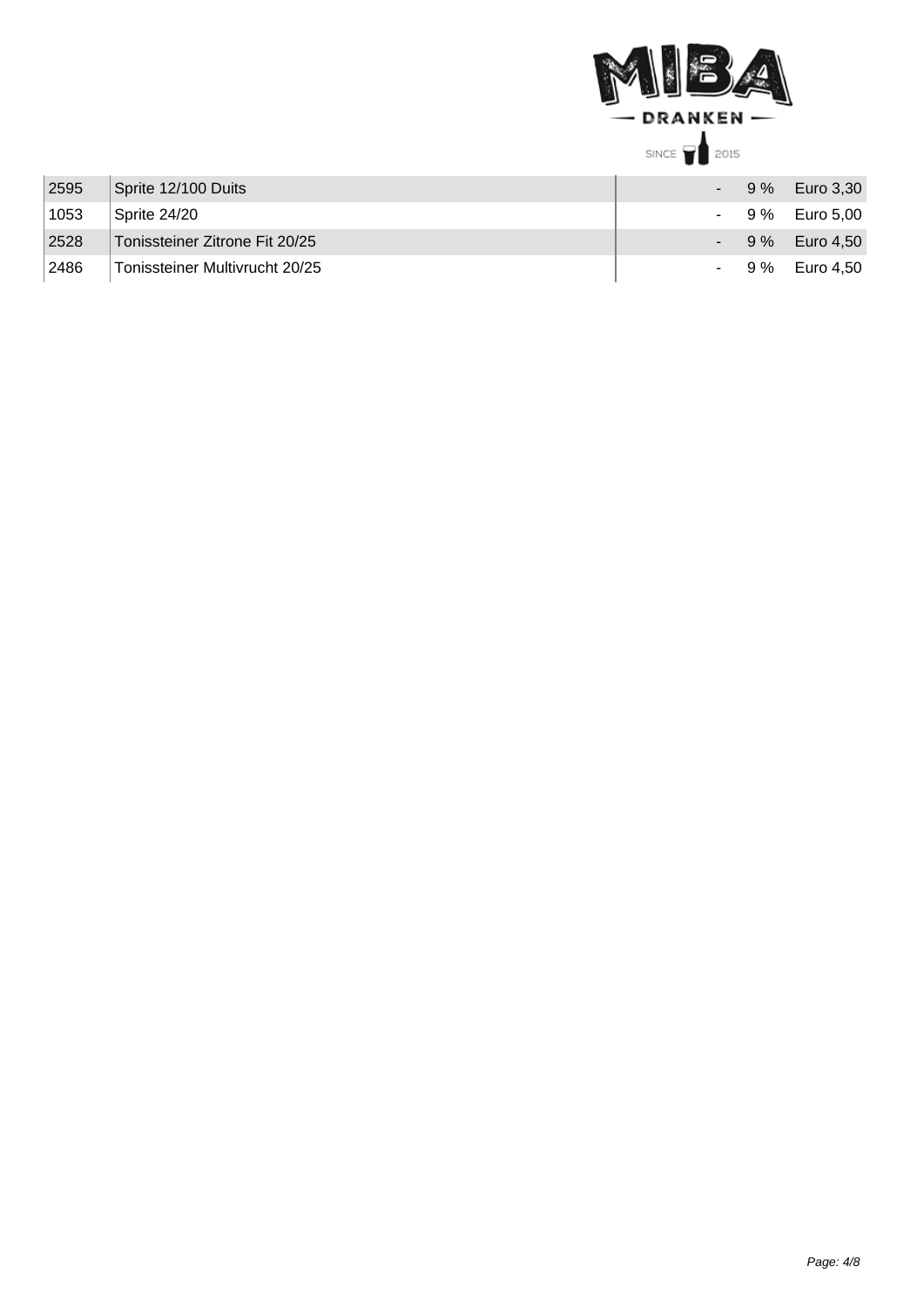

## 2 : Frisdrank in blik en petfles

| Art.nr | Omschrijving                                   | Alc %          | <b>BTW</b> | <b>Emballage</b> |
|--------|------------------------------------------------|----------------|------------|------------------|
| 2418   | A.A. Drink High Energy 24/33 o.w. Pet          | $\blacksquare$ | 9%         |                  |
| 2149   | A.A. Drink Hydration Zero Sugar 24/33 o.w. Pet |                | 9%         |                  |
| 2420   | A.A. Drink Iso Lemon 24/33 o.w. Pet            |                | 9%         |                  |
| 2421   | A.A. Drink Isotone 24/33 o.w. Pet              |                | 9%         |                  |
| 2422   | A.A. Drink Pro Energy 24/33 o.w. Pet           |                | 9%         |                  |
| 2494   | A.A. Sportwater 12/50 o.w. Pet                 |                | 9%         |                  |
| 2744   | Appelsientje Appelsap 8/150 o.w. Tetrapak      |                | 9%         |                  |
| 2743   | Appelsientje Jus D Orange 8/150 o.w. Tetrapak  |                | 9%         |                  |
| 2415   | Aquarius Lemon 24/33 o.w. Pet                  |                | 9%         |                  |
| 2416   | Aquarius Orange 24/33 o.w. Pet                 |                | 9%         |                  |
| 2417   | Aquarius Red Peach 24/33 o.w. Pet              | $\blacksquare$ | 9%         |                  |
| 2671   | Aquarius Lemon 12/50 o.w. Pet                  | ۰.             | 9%         |                  |
| 2672   | Aquarius Orange 12/50 o.w. Pet                 |                | 9%         |                  |
| 2316   | Aquarius Lemon 24/33 Blik                      |                | 9%         |                  |
| 2317   | Aquarius Orange 24/33 Blik                     | ٠              | 9%         |                  |
| 2318   | Bullit 24/25 Blik                              |                | 9%         |                  |
| 2319   | Coca Cola Cherry 24/33 Blik                    |                | 9%         |                  |
| 1003   | Coca Cola 24/33 Blik                           | -              | 9%         |                  |
| 1011   | Coca Cola Light 24/33 Blik                     |                | 9%         |                  |
| 1013   | Coca Cola Zero 24/33 Blik                      |                | 9%         |                  |
| 2320   | Dr. Pepper 24/33 Blik                          | $\blacksquare$ | 9%         |                  |
| 2321   | Fanta Cassis 24/33 Blik                        |                | 9%         |                  |
| 2322   | Fanta Lemon 24/33 Blik                         |                | 9 %        |                  |
| 1012   | Fanta Sinas 24/33 Blik                         |                | 9%         |                  |
| 2323   | Fanta Sinas Zero 24/33 Blik                    |                | 9%         |                  |
| 1041   | Fristi 24/25 Blik                              |                | 9%         |                  |
| 2324   | Fernandes Cherry Bouget 12/33 Blik             |                | 9%         |                  |
| 2326   | Fernandes Green Punch 12/33 Blik               |                | 9%         |                  |
| 2327   | Fernandes Pineapple 12/33 Blik                 |                | 9%         |                  |
| 2328   | Fernandes Pink Melon 12/33 Blik                |                | 9%         |                  |
| 2329   | Fernandes Red Grape 12/33 Blik                 |                | 9%         |                  |
| 2330   | Foots 12/33 Blik                               |                | 9%         |                  |
| 2332   | Hero Appelsap 24/25 Blik                       |                | 9%         |                  |
| 2331   | Hero Jus Dorange 24/25 Blik                    |                | 9%         |                  |
| 1060   | Lipton Ice Tea Green 24/33 Blik                |                | 9%         |                  |
| 1004   | Lipton Ice Tea 24/33 Blik                      |                | 9%         |                  |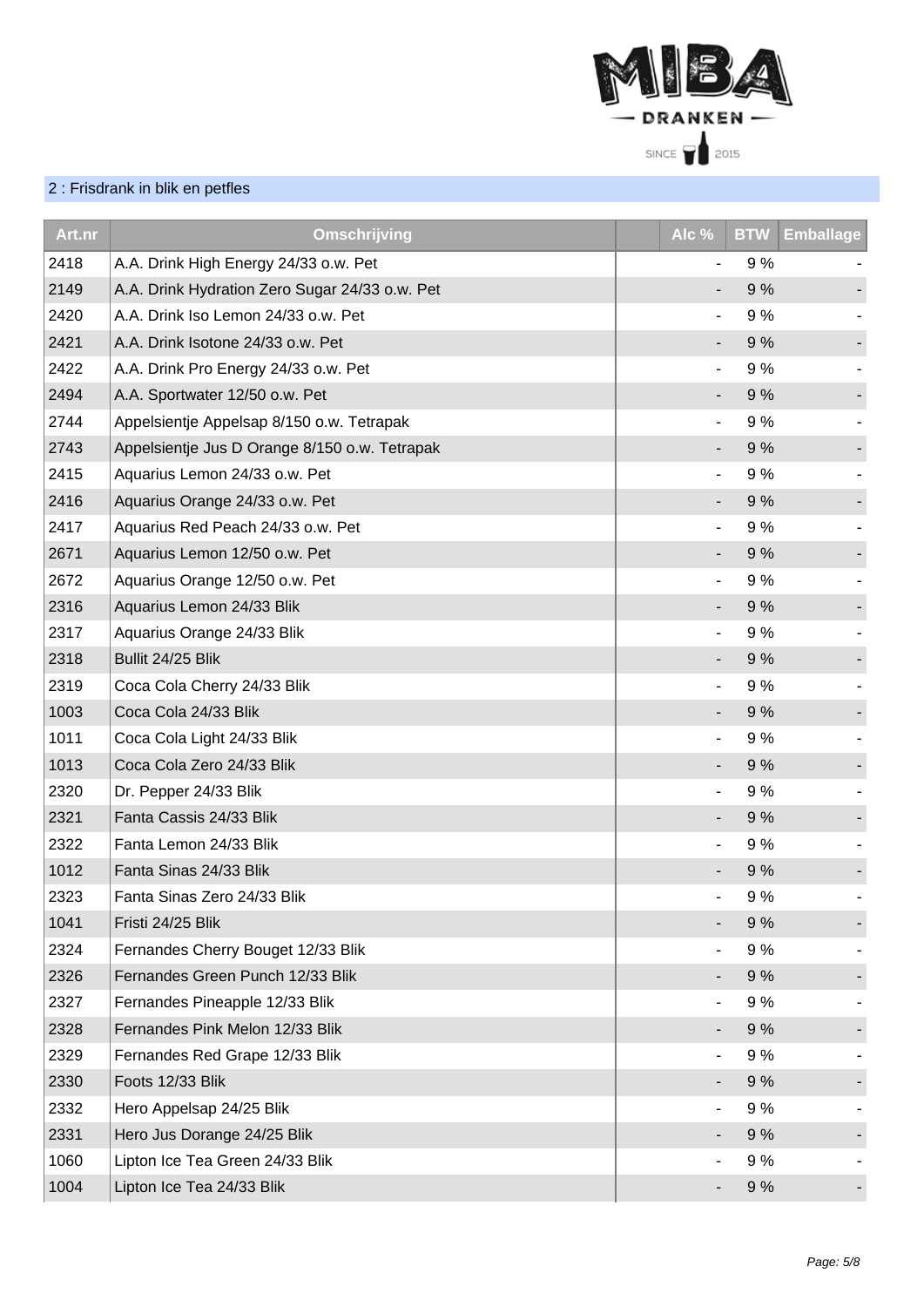|       | DRANKEN                             |                 |    |  |
|-------|-------------------------------------|-----------------|----|--|
|       |                                     | SINCE 1<br>2015 |    |  |
| 2333  | Lipton Ice Tea Lemon 24/33 Blik     |                 | 9% |  |
| 2334  | Lipton Ice Tea Peach 24/33 Blik     |                 | 9% |  |
| 2335  | Lipton Ice Tea Zero 24/33 Blik      |                 | 9% |  |
| 2336  | Min Maid Appelsap 24/33 Blik        |                 | 9% |  |
| 2337  | Min Maid Jus D Orange 24/33 Blik    |                 | 9% |  |
| 2338  | Fuze Tea Sparkling Lemon 24/33 Blik |                 | 9% |  |
| 1040  | Nutricia Chocomel 24/25 Blik        |                 | 9% |  |
| 2342  | Orangina 24/33 Blik                 |                 | 9% |  |
| 1137  | Pepsi Cola 24/33 Blik               |                 | 9% |  |
| 1161  | Pepsi Cola Light 24/33 Blik         |                 | 9% |  |
| 1166  | Pepsi Max 24/33 Blik                |                 | 9% |  |
| 1042  | Red Bull 24/25 Blik                 |                 | 9% |  |
| 1066  | Red Bull Zero 24/25 Blik            |                 | 9% |  |
| 2717  | Rivella Blauw 24/33 Blik            |                 | 9% |  |
| 2339  | Royal Club Appelsap 24/25 Blik      |                 | 9% |  |
| 2340  | Royal Club Cassis 24/33 Blik        |                 | 9% |  |
| 2341  | Royal Club Jus D Orange 24/25 Blik  |                 | 9% |  |
| 24070 | Royal Club Tonic 24/33 Blik         |                 | 9% |  |
| 2464  | Royal Club Bitter Lemon 24/33 Blik  |                 | 9% |  |
| 2345  | Seven Up 24/33 Blik                 |                 | 9% |  |
| 1138  | Sisi Sinas 24/33 Blik               |                 | 9% |  |
| 1142  | Sourcy Blauw 24/33 Blik             |                 | 9% |  |
| 1143  | Sourcy Rood 24/33 Blik              |                 | 9% |  |
| 1039  | Sprite 24/33 Blik                   |                 | 9% |  |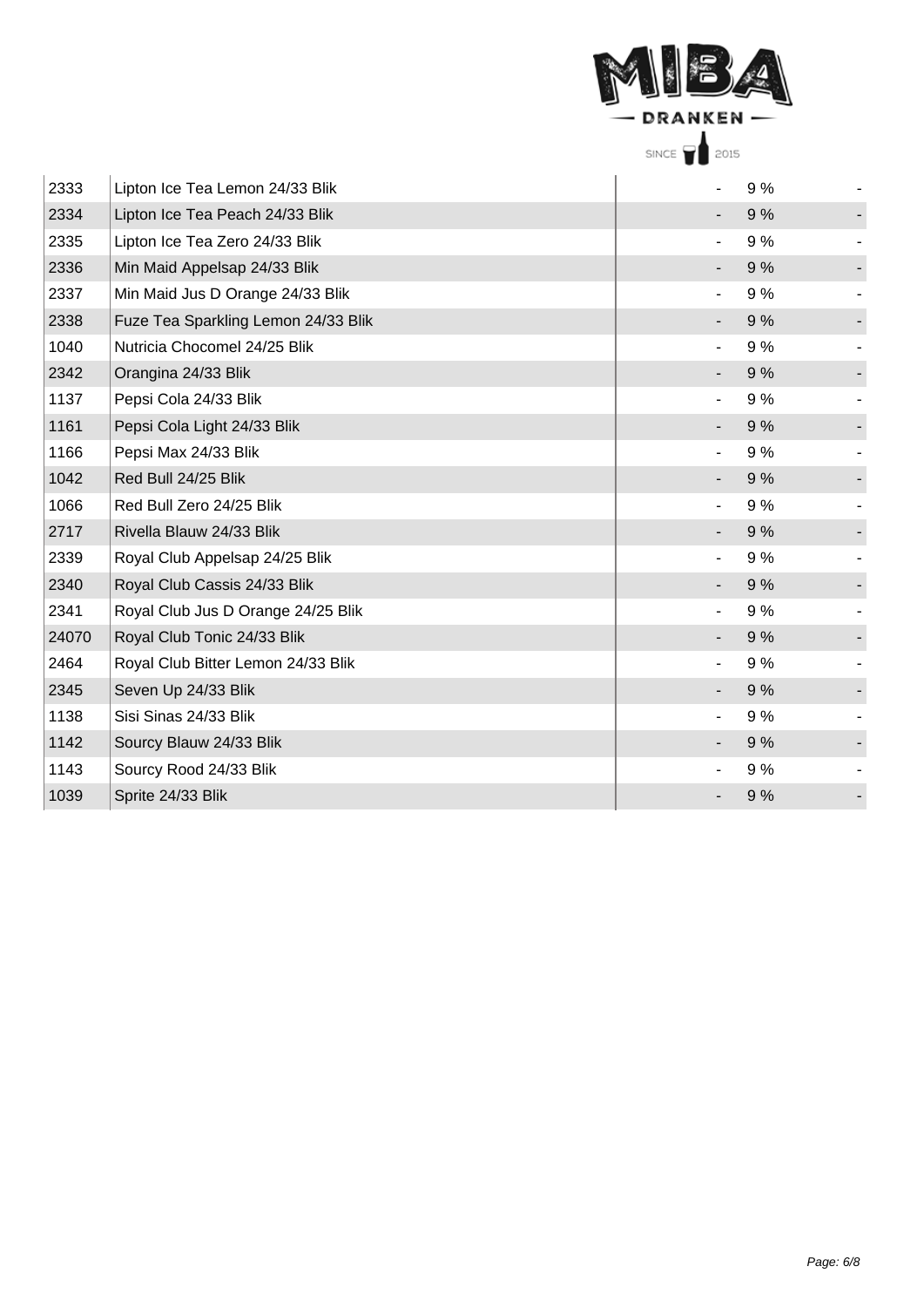

## 3 : Mineraalwater met en zonder koolzuur

| Art.nr | Omschrijving                       | Alc %                        | <b>BTW</b> | <b>Emballage</b> |
|--------|------------------------------------|------------------------------|------------|------------------|
| 2533   | Acqua Panna 12/75 o.w.             |                              | 9%         |                  |
| 2534   | Acqua Panna 24/25 o.w.             |                              | 9%         |                  |
| 1085   | Chaudfontaine Blauw 24/50 o.w. Pet |                              | 9%         |                  |
| 2535   | Chaudfontaine Blauw 12/100 Pet     |                              | 9%         | Euro 5,00        |
| 1165   | Chaudfontaine Blauw 24/25          | $\overline{\phantom{0}}$     | 9%         | Euro 5,00        |
| 2536   | Chaudfontaine Blauw 24/33 o.w. Pet |                              | 9%         |                  |
| 2537   | Chaudfontaine Rood 12/100 Pet      |                              | 9%         | Euro 5,00        |
| 1164   | Chaudfontaine Rood 24/25           |                              | 9%         | Euro 5,00        |
| 2928   | Bru Bruisend 12/75 o.w.            | $\qquad \qquad \blacksquare$ | 9%         |                  |
| 2927   | Bru Still 12/75 o.w.               |                              | 9%         |                  |
| 3040   | Bru Bruisend 24/25                 |                              | 9%         | Euro 5,00        |
| 3041   | Bru Still 24/25                    |                              | 9%         | Euro 5,00        |
| 2538   | San Pellegrino 12/75 o.w.          |                              | 9%         |                  |
| 1162   | Sourcy Blauw 12/100 Pet            |                              | 9%         | Euro 5,00        |
| 2539   | Sourcy Blauw 28/20                 |                              | 9%         | Euro 5,00        |
| 2540   | Sourcy Pure Bleu 12/75 o.w.        |                              | 9%         |                  |
| 2541   | Sourcy Pure Red 12/75 o.w.         | $\overline{\phantom{a}}$     | 9%         |                  |
| 1145   | Sourcy Rood 12/100 Pet             | ÷,                           | 9%         | Euro 5,00        |
| 2542   | Sourcy Rood 28/20                  |                              | 9 %        | Euro 5,00        |
| 1047   | Spa Reine Blauw 24/33 o.w. Petfles |                              | 9%         |                  |
| 1048   | Spa Reine Blauw 24/50 o.w. Petfles | $\overline{\phantom{0}}$     | 9 %        |                  |
| 2544   | Spa Reine Blauw 12/75 o.w.         | $\qquad \qquad \blacksquare$ | 9%         | Euro 5,00        |
| 2937   | Spa Reine Blauw 6/150 Tray         | $\overline{\phantom{a}}$     | 9%         | Euro 1,50        |
| 1045   | Spa Reine Blauw 28/25              |                              | 9%         | Euro 5,00        |
| 2545   | Spa Reine Blauw 6/100 Glas         |                              | 9%         | Euro 3,50        |
| 2949   | Spa Water Rood 6/150 Tray          |                              | 9%         | Euro 1,50        |
| 2547   | Spa Water Rood 12/75 o.w.          | $\blacksquare$               | 9%         | Euro 5,00        |
| 2549   | Spa Water Rood 28/25               |                              | 9%         | Euro 5,00        |
| 2550   | Spa Water Rood 6/100 Glas          | $\qquad \qquad \blacksquare$ | 9%         | Euro 3,50        |